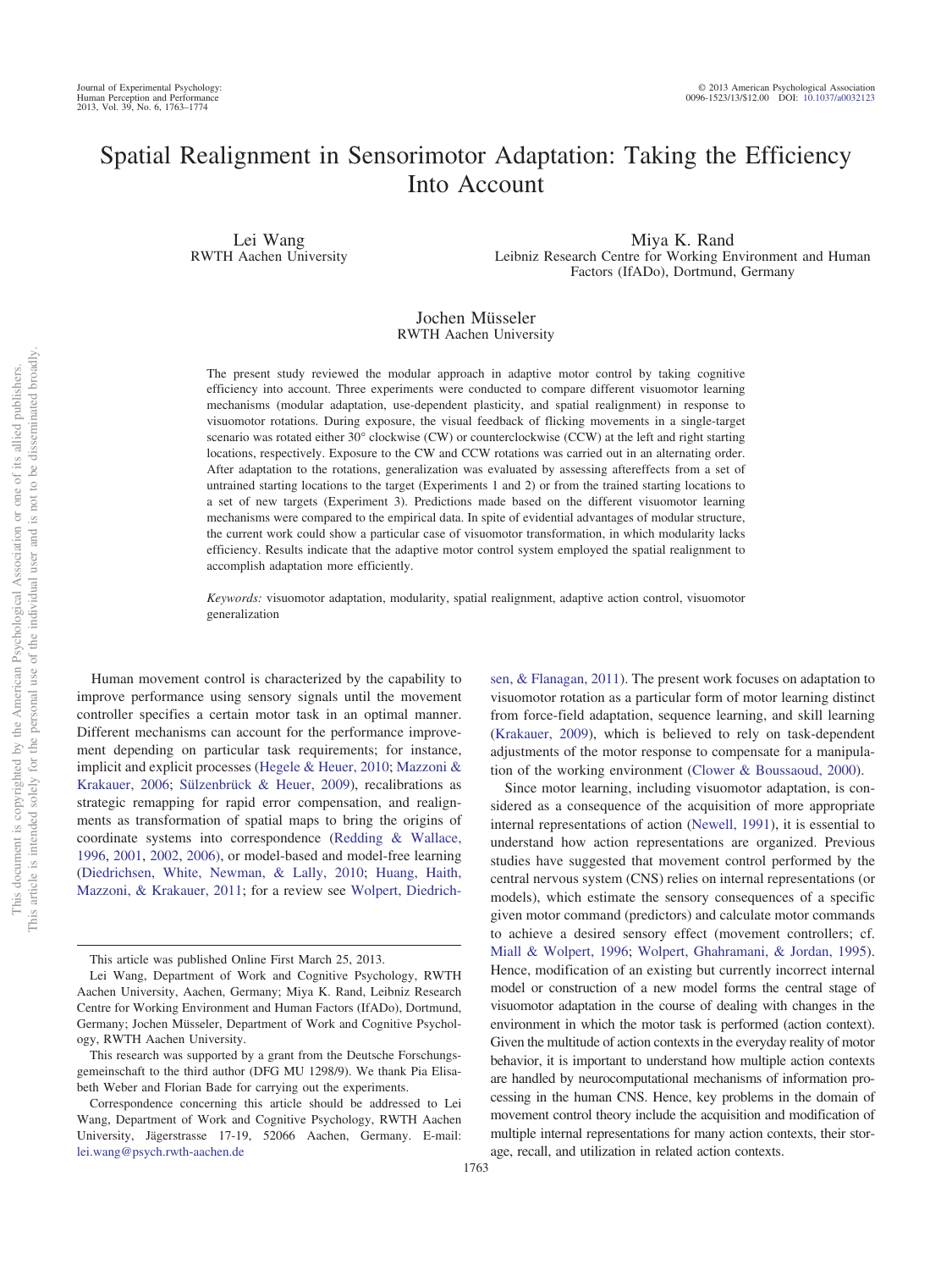The existence of multiple paired forward (predictor) and inverse models (movement controller) is believed to provide the basis for movement control in multiple action contexts [\(Wolpert & Kawato,](#page-11-2) [1998\)](#page-11-2). A wide range of different parameters (e.g., mass and moment of inertia of the body effector, size and weight of the object and global contextual properties like gravity for a simple grasping movement) must be specified for a movement controller to determine the motor command sufficiently well. Hence, the ability to produce a variety of complex motor behaviors cannot be attained by a single controller using all the contextual information to produce an appropriate control signal, because such a controller would easily become overextended to encapsulate all the contexts. Alternatively, modular approaches offer a better resolution for this dilemma [\(Miall, 2002;](#page-10-13) [Mussa-Ivaldi, 1999;](#page-10-14) [Wolpert, 1997;](#page-11-3) [Wol](#page-11-2)[pert & Kawato, 1998\)](#page-11-2). A central assumption of a modular approach is the coexistence of multiple controllers, with each controller suitable for one action context or a small subset of contexts. Based on evaluation of sensory signals arising from the action context (contextual cues), the proper controller could be switched on (e.g., [Bock, Worringham, & Thomas, 2005;](#page-10-15) [Gandolfo, Mussa-](#page-10-16)[Ivaldi, & Bizzi, 1996;](#page-10-16) [Krouchev & Kalaska, 2003;](#page-10-17) [Rao & Shad](#page-10-18)[mehr, 2001;](#page-10-18) [Woolley, Tresilian, Carson, & Riek, 2007\)](#page-11-4), or a set of controllers could be activated to generate the appropriate motor command [\(Wolpert & Kawato, 1998\)](#page-11-2). Hence, multiple movement controllers can be regarded conceptually as motor primitives, which serve as building elements used to construct intricate motor behaviors. Modularity has two decisive advantages. First, modularity enables single controllers to participate in motor control without affecting or interfering with each other. And second, by combining independent modules to produce motor commands, the adaptive control repertoire can be increased sufficiently. It allows the motor control system to deal with novel situations more efficiently. To this end, when encountered with a novel context, which is derived from combinations of previously experienced contexts, the modular system can select a set of available controllers and combine them by modulating their contribution to the final motor command. Hence, selection and combination of independent controllers present the most sophisticated part of a modular architecture.

Different realizations of the modular approach were discussed and examined using computer models in previous studies. Two representative computational methods are the mixture-of-experts architecture [\(Jacobs, Jordan, & Barto, 1991\)](#page-10-19) and the modularselection-and-identification-for-control model (MOSAIC, cf. [Haruno, Wolpert, & Kawato, 2001;](#page-10-20) [Imamizu, Kuroda, Yoshioka,](#page-10-21) [& Kawato, 2004\)](#page-10-21). In spite of some differences, both architectures involve a prior probability distribution of responsibility estimates for each control module, based on which an appropriate control module is selected or several control modules are combined for a given action context optimally [\(Miall, 2002;](#page-10-13) [Thoroughman &](#page-10-22) [Shadmehr, 2000\)](#page-10-22).

A study by [Ghahramani and Wolpert \(1997\)](#page-10-23) was believed to provide strong evidence for the modular approach. In this study, participants learned to counteract a visuomotor rotation by reaching from two different starting positions to a common target. The rotations induced at the starting positions were opposite to each other (i.e., clockwise [CW] at the left starting position and counterclockwise [CCW] at the right, or vice versa). Following adaptation, generalization to a set of intermediate starting positions was assessed. Results demonstrated that the generalization of visuomotor adaptation followed a logistic function of starting position. The authors suggested that two different mappings were learned and retained as independent modules to prevent interference. In the test phase, both mappings were combined with each other to produce a weighted average based on responsibility estimates at a novel starting position.

However, one could question the assumption of two conflicting mappings, which were acquired and stored separately as suggested by [Ghahramani and Wolpert \(1997\).](#page-10-23) In a study conducted in our laboratory, we used a similar spatial arrangement of start-target positions to examine motor bias of prior adaptation [\(Wang &](#page-11-5) [Müsseler, 2012\)](#page-11-5). Results showed that adaptation at one starting position caused a mirrored bias for movements at the other starting position. This was probably due to the symmetrical structure of the start-target arrangement, so that opposing rotations were concordant rather than conflicting within this particular structure. It contradicts the modular approach suggesting the acquisition of two controllers based on conflicting visuomotor mappings, at least in connection with the above-described setup. We therefore suggest an alternative approach to the modular decomposition principle for the findings of [Ghahramani and Wolpert \(1997\),](#page-10-23) which takes the efficiency aspect into account. In particular, the present study will demonstrate the capability of the CNS to reunite conflicting movement controllers through spatial realignment in a specific experimental setup employing visuomotor rotation. Originally, spatial realignment has been found to be essential for prism adaptation (e.g., [Bedford, 1989;](#page-10-24) [Redding & Wallace, 1993\)](#page-10-25). According to the model of adaptive eye-hand coordination suggested by [Redding](#page-10-5) [and Wallace \(2002\),](#page-10-5) realignment is mediated by feedforward– feedback comparisons that enable parametric adjustments in case of misalignments among sensorimotor coordinate systems (i.e., visual-motor and proprioceptive-motor maps). Hence, it results in fundamental changes in the evolutionarily given spatial mapping functions that normally align corresponding positions among the various spatial representations that serve perceptual-motor behavior. Consequently, once a spatial realignment is accomplished, it triggers a complete generalization in the task-work space; that is, a global change throughout the entire mapping rather than a local change at the trained location [\(Bedford, 1989,](#page-10-24) [1993;](#page-10-26) [Redding &](#page-10-6) [Wallace, 2006\)](#page-10-6). This particular feature can be exploited to predict the transfer magnitude of adaptation based on spatial realignment.

### **Setup and Hypothesis of Experiment 1 and 2**

The setup of Experiment 1 and 2 was derived from the study of [Ghahramani and Wolpert \(1997\).](#page-10-23) Movements were made from a set of starting positions to a target as illustrated in [Figure 1.](#page-2-0) The starting positions were paired regarding their locations. Each pair of starting positions was respectively located left and right of the midline with the same distance. Visuomotor rotations were applied to starting positions 3a (CW) and 3b (CCW). Participants learned to counteract the perturbation at both positions in an alternating schedule in the adaptation phase. This perturbation created a conflict in the visuomotor mapping. According to [Ghahramani and](#page-10-23) [Wolpert \(1997\),](#page-10-23) one way to resolve this conflict is to develop two separate visuomotor mappings (i.e., two experts), each for one of both starting positions. For transfer to a novel starting positions, a gating module weights and combines the outputs of the two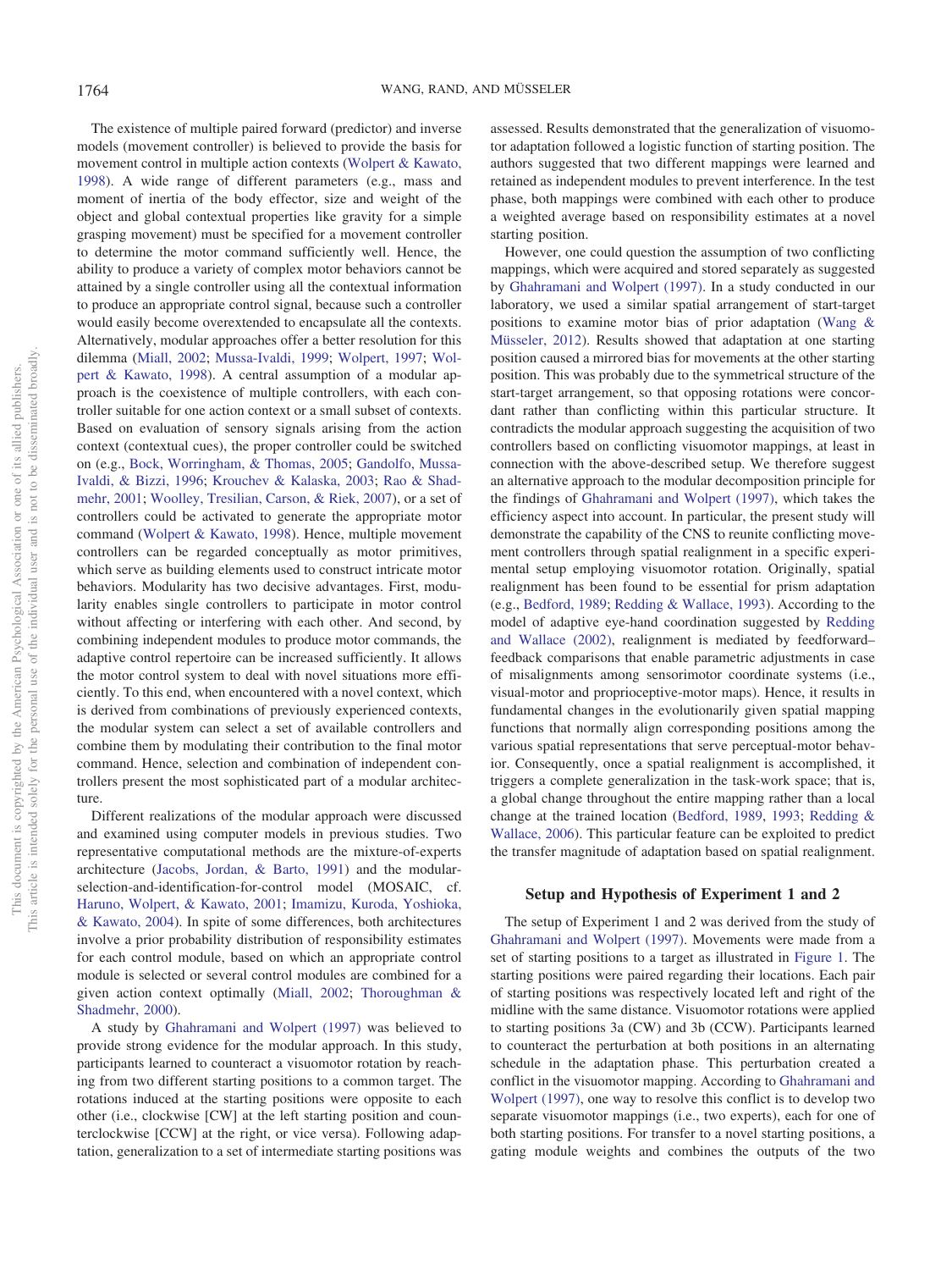



<span id="page-2-0"></span>*Figure 1.* General setup of Experiments 1 and 2 in overview. The visual target was represented as an open circle with its periphery (horizontal line). CW and CCW rotations were applied to starting position 3a and 3b, respectively. According to the assumption of spatial realignment, in order to counteract the rotations, a fictive target (open circle with dashed line as its periphery) would be generated in the action space. A set of test locations was represented as black dots. At each test location, the motor bias caused by original rotations at 3a and 3b and the compensatory spatial realignment could be considered as the angle formed by the straight lines (e.g. the gray lines from 6a) to the visual target and to the fictive target (e.g.  $\alpha_6$  at location 6a).

mappings. That means a weighting algorithm computes for a given starting position  $S_i$ ; the relative proportion of both experts  $P_i$  and  $1 - P_i$ , respectively. Hence,  $P_i$  will reach its maximum of 1, if the test location is identical with the location of the expert, while  $P_i$  is set to its minimum of 0, if the test location is identical with the location of the other expert. In other words, aftereffect measured on other positions should never exceed the aftereffect on position 3a and 3b due to the modular approach.

However, the motor control system might solve the learning task in a more elegant way by accomplishing a spatial realignment. The mechanism was described as parameter adjustments in the spatial mapping functions that normally align corresponding positions among different spatial representations (e.g., visual and proprioceptive representations) that serve sensorimotor behavior [\(Redding](#page-10-3) [& Wallace, 1996\)](#page-10-3). In order to compensate for the opposing rotations, movement paths (dashed lines spreading from 3a and 3b in [Figure 1\)](#page-2-0) of the limb cross the midline in a larger distance compared to the distance of the visual target. Based on the assumption that the sensorimotor space is coordinated in a unified amodal vectorial map [\(Paillard, 2005\)](#page-10-27), this difference between the movement distance and the target distance would simply rescale the vectorial map. To this end, a fictive target (open circle on the top of [Figure 1\)](#page-2-0) for the motor map could be generated in order to compensate for the perturbation. Consequently, it is not necessary to learn two conflicting mappings. In this way, not only the perturbation is neutralized, the interference between the opposing rotations will also be harmonized by just changing one single parameter (i.e., the target height). This mechanism should be preferred by the motor control system because of its great efficiency.

Consequently, the aftereffect measured subsequent to the adaptation phase at other starting positions will be determined by their geometric location relative to the visual target and the fictive target. The aftereffect is quantified as the angular bias  $(\alpha_i)$ , which is a function of the height of the visual target  $(h<sub>v</sub>)$ , height of the fictive target  $(h_f)$ , and distance of a given starting position (i) to the midline  $(d_i)$ .

$$
a_i = f(h_{\nu, h_f}, d_i) \tag{1}
$$

In the present study, the rotations were approximately set to  $14.8^\circ$  and h<sub>y</sub> to 10 cm. This yielded a fictive target at a total height of 22 cm. Based on these constants,  $\alpha_i$  can be calculated with equation 2.

$$
a_i = \tan^{-1}(h_f/d_i) - \tan^{-1}(h_v/d_i)
$$
 (2)

Magnitudes of angular bias for all starting positions are presented in [Table 1.](#page-2-1)

The predictions made in [Table 1](#page-2-1) indicate that the motor bias on several test locations (i.e., 4 to 8) could be fairly greater than the aftereffect on the original adaptation location. We conducted two experiments (Exps. 1 and 2) to examine our assumption of spatial realignment by comparing the empirical data and the predictions.

### **Experiment 1**

Experiment 1 aimed to examine the motor bias on test positions 6a and 6b following a motor learning phase on positions 3a and 3b. If the empirical data were in line with our assumption, the motor bias should be greater than the aftereffect on 3a and 3b, which cannot be explained by the modular approach. Since both modular decomposition and spatial realignment predict no aftereffect on position 0, it was included in the measure in the current experiment (as well as in Exp. 2) to serve as a plausibility check of the method.

# **Method**

Participants. Seven right-handed students (4 females) from RWTH Aachen University volunteered to take part in Experiment

<span id="page-2-1"></span>Table 1

*Distance to Midline and Angular Bias of the Starting Positions*

|                                          | -- | .    | $\sim$ |       |               |                          |       |                         |       |
|------------------------------------------|----|------|--------|-------|---------------|--------------------------|-------|-------------------------|-------|
| Start positions (i)                      |    |      | -      |       | ⊶             |                          |       |                         |       |
| $d_i$ (cm)<br>$\sqrt{2}$<br>$\alpha_i$ ( |    | 3.26 | 9.57   | 14.80 | 1072<br>10.73 | $\mathcal{D}$ 1<br>21.43 | 23.10 | $\overline{1}$<br>23.99 | 24.30 |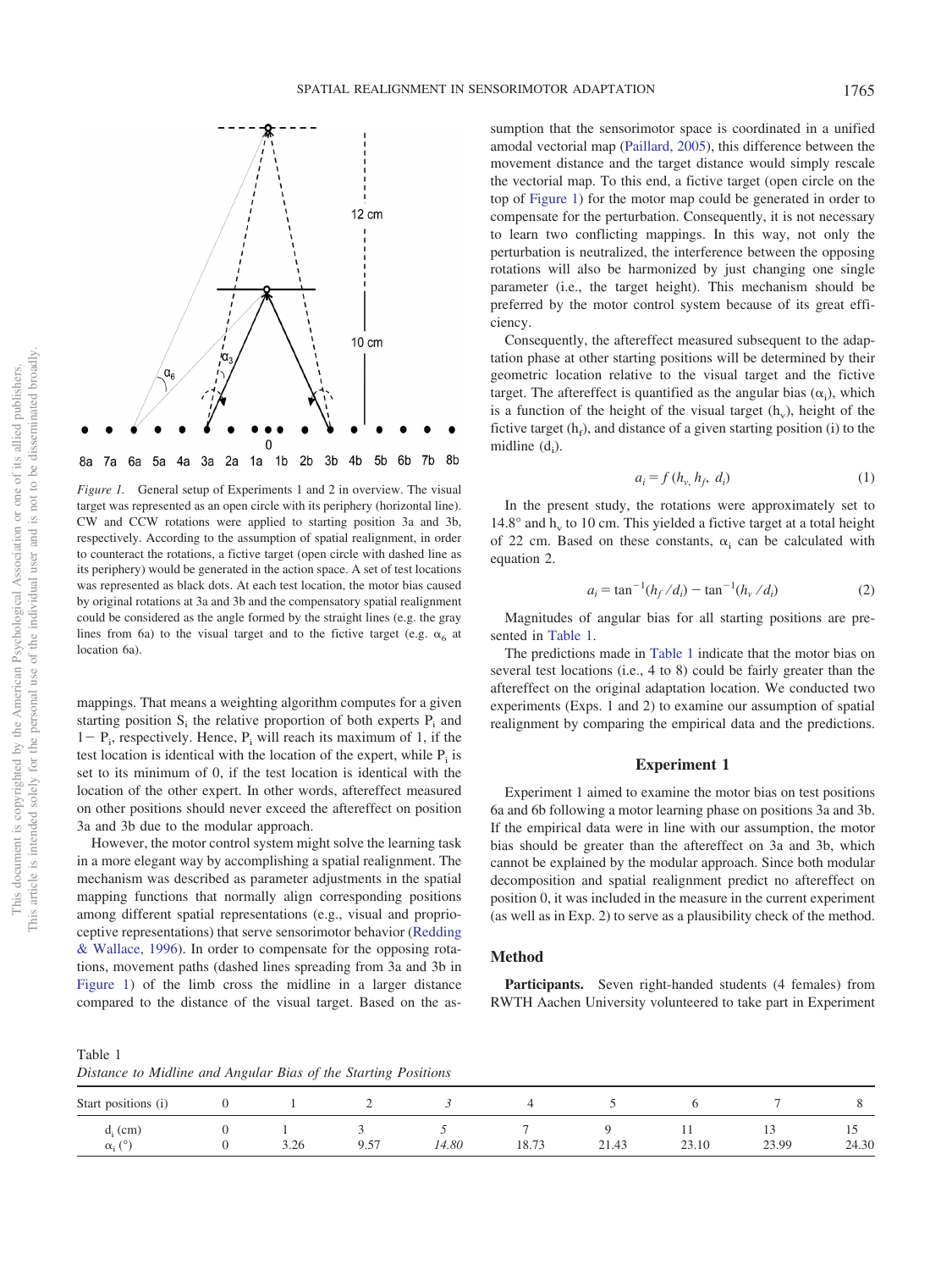1. Informed consent was solicited before participation. The mean age of participants was 21 years (ranging from 19 to 22 years) with a standard deviation of 1.2 years. Handedness was ensured with the Edinburgh Handedness Inventory (mean lateralization quotients of 71.3; [Oldfield, 1971\)](#page-10-28). All participants were naïve of the purpose of the study.

**Apparatus and task.** Participants controlled the cursor movement (a small blue disk, 4 mm in diameter) on the computer display with a stylus held in their right hand. The cursor movement was displayed on a 22" CRT color monitor (model: Iiyama Vision Master Pro514; resolution:  $1024 \times 768$  pixels; refresh rate: 100 Hz) placed upright on the table with its center at participants' eye level and with a distance of about 65 cm in front of the participants. At the beginning of each trial, the valid starting position (5 mm in diameter) was illuminated in yellow, while the other starting positions stayed gray. After participants placed the cursor on this starting position and preserved the position for 500 ms, a pure tone (840 Hz) was released for 100 ms. It signalized that the trial was unlocked and the participants were instructed to initiate a flicking movement with their right hand as soon as possible. Participants should hit the target with the cursor as precisely as possible, by accelerating the cursor with a short flicking movement from the wrist, which determines the proximate direction of the cursor. The area within a radius of 2 cm around the starting position served as the area for movement initiation, inside of which the cursor was under control of stylus motion on the tablet. Once the cursor left this area, it began to slide on a constant velocity of 17 cm/s in a straight line holding its direction. After the cursor hit the target line, a hit score was displayed immediately next to the final cursor position to encourage the participants to execute an accurate movement. Depending on the deviation from target center, the (hit) score varied from 10 (maximum score with target center) to 0 (minimum score 50 mm or more out of range).

**Procedure.** A short exercise was given prior to the experiment, in order to get the participants acquainted with the stylus and the display. The experiment began with a baseline measure at five starting positions, that is, 3a, 3b, 6a, 6b, and 0. The measure was carried out in pairs and the sequence was randomized. Taking the sequence "6–3–0" for example, one block of five movements was performed at the location 6a followed by a block at the location 6b. Both blocks were performed with veridical visual feedback. After that another block was performed at 6a then at 6b; however, this time without any visual feedback. This process was repeated in the given sequence until baseline performance was measured for each starting position under each feedback condition twice. After a short break (approximately 1 min), participants adapted in 30 alternating blocks of five movements each to a CW and a CCW rotation of visual feedback, respectively, at location 3a and 3b. After the adaptation, movements were performed at all starting positions without visual feedback as postmeasure. The postmeasure was conducted again in randomized sequence for the three location pairs. As in the baseline measure, the sequence was repeated twice, so that the motor bias at each starting position was measured with two blocks a` five trials.

As the dependent variable aiming errors were measured as angular deviations (in degree) from the ideal trajectory. The baseline measures with and without feedback were used to standardize the aiming error in the adaptation and postmeasure, respectively. Hereby, individual mean errors in the baseline measures were

subtracted from the aiming errors in the adaptation phase and postmeasure.

The arithmetic sign of the aiming error at each location was determined relative to the rotation direction. For locations 3a and 6a, a positive angular deviation indicated a CW deviation, which was in accordance with the direction of the rotation imposed to 3a, whereas a negative value indicated a CCW deviation, which was opposite to the rotation imposed to 3a. For location 3b and 6b, a positive value indicated a CCW deviation and a negative value indicated a CW deviation, since the CCW rotation was imposed to 3b. For position 0, aiming error was positive if the deviation was clockwise and was negative if the deviation was counterclockwise.

### **Results and Discussion**

The adaptation curve representing the angular error as a function of adaptation blocks is illustrated in [Figure 2.](#page-3-0) A single power function was fitted to the data and yielded a  $R^2$  of .86. All participants were able to adapt to the rotation by reducing the initial aiming error to a remarkably low level.

Angular deviations in the postmeasure were standardized for each individual to their respective baseline performance. A 2 (left vs. right side)  $\times$  2 (3 vs. 6 position) repeated measures ANOVA yielded a significant main effect of starting position  $(F_{(1, 6)})$ 34.84,  $p < .001$ ,  $\eta^2 = .85$ ), but neither a main effect of side ( $p >$ .61) nor an interaction of both factors ( $p > .21$ ). The angular bias at position 0 was in average  $-2.58^{\circ} \pm 1.28^{\circ}$  (Mean  $\pm$  *SE*) and did not differ from 0 significantly  $(p > .09)$ ; see [Figure 3\)](#page-4-0), which indicated that the movements at position 0 were not affected by the adaptation. At location 3a and 3b, participants showed a noticeable aftereffect of 9.94°  $\pm$  1.78 and 9.98  $\pm$  1.95, respectively. More importantly, these were not as large as the motor biases at location 6a (15.62  $\pm$  2.85) and 6b (12.31  $\pm$  2.01). *T* tests confirmed significant difference regarding motor bias between 3a and 6a  $(t_{(6)} = 3.43, p < .007,$  one-tailed) and between 3b and 6b ( $t_{(6)} =$ 2.15,  $p < .038$ , one-tailed).

Obviously, the modular approach is not able to account for the findings of Experiment 1, since the weighting factor *P* in the course of integration of motor primitives would never exceed the maximal value of 1. Consequently, the motor bias at a test location



<span id="page-3-0"></span>*Figure 2.* Mean aiming errors (with standard errors) in degree during the adaptation phase of Experiment 1. Every data point represents the average of five consecutive trials in an experimental block across all participants. A single power curve was fitted to the data.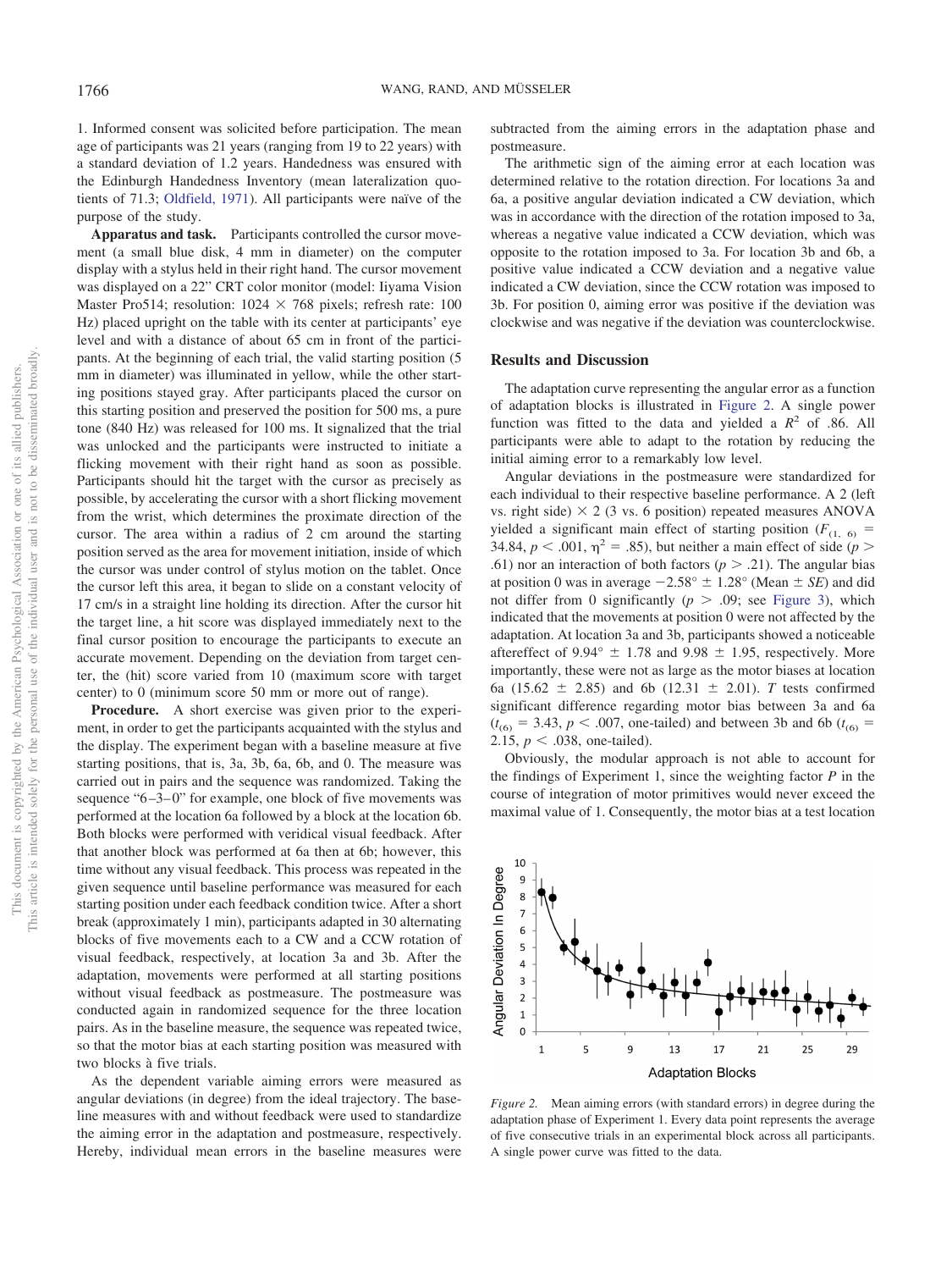

<span id="page-4-0"></span>*Figure 3.* Mean motor bias (with standard errors) in degree at five test locations (location 0 left is equivalent to location 0 right). The motor bias at each starting position was standardized individually by subtracting the respective baseline performance from the angular deviation in the postmeasure.

could never be larger than the aftereffect at the training location. Since the aftereffect at starting positions 6a and 6b was evidently larger than that at 3a and 3b, the modular decomposition approach [\(Ghahramani & Wolpert, 1997\)](#page-10-23) apparently cannot be applied to account for the current data. On the contrary, the spatial realignment would produce greater angular bias at starting positions 6a and 6b than at 3a and 3b, as shown in [Table 2.](#page-4-1) Thus, the current result supports the spatial realignment approach.

It should be noted, however, that a similar pattern of finding could have resulted from the so-called "use-dependent learning (or plasticity)." It describes the phenomenon that repetition of the newly adapted movement induces directional biases toward the repeated movement [\(Verstynen & Sabes, 2011\)](#page-10-29). Since no explicit model of the perturbation is necessary, it is considered to be model-free and usually "hidden" behind the learning processes based on an update of internal models [\(Huang et al., 2011\)](#page-10-8). If the repeated movement direction at the starting position 3a or 3b (dashed arrows pointing to the fictive target in [Figure 1\)](#page-2-0) had been simply carried over to the ipsilateral test location 6a or 6b, as assumed by "use-dependent plasticity," the resulted motor bias would be larger than the aftereffect at the original starting position, which is, at least qualitatively, in accordance with the observed data. However, since the aftereffect was only tested at location 6a or 6b, it was not possible to distinguish between the spatial alignment approach and the use-dependent approach. This aspect was sought in the next experiment.

#### **Experiment 2**

Experiment 2 aimed to compare use-dependent plasticity and spatial realignment regarding their predictive power for the motor biases in the postmeasure. To this end, the examination of motor bias was extended to further test positions (0, 1a, 1b to 8a, 8b as shown in [Figure 1\)](#page-2-0) following an adaptation phase again at positions 3a and 3b. The mean motor bias at a test location *i* predicted by use-dependent plasticity is quantified in equation 3, in which  $\theta_{ren}$  represents the repeated movement direction and  $\theta_i$  represents the actual direction from a starting position *i* to the target.

$$
a_i = \theta_{rep} - \theta_i \tag{3}
$$

By assuming optimal adaptation and complete transfer, the predicted  $\alpha_i$  based on use-dependent plasticity are computed and listed in [Table 2.](#page-4-1) In this way, predictions based on use-dependent plasticity and on spatial realignment were compared to the empirical data.

#### **Method**

Participants. Ten right-handed students (8 females) from RWTH Aachen University volunteered to take part in Experiment 2. Informed consent was solicited before participation. The mean age of participants was 23 years (ranging from 19 to 30 years) with a standard deviation of 3.0 years. Handedness was ensured with the Edinburgh Handedness Inventory (mean lateralization quotients of 76.7; [Oldfield, 1971\)](#page-10-28). All participants were naïve to the purpose of the study.

**Procedure.** In Experiment 2 participants performed the same task with the same apparatus as in Experiment 1. The general procedure followed again a baseline, adaptation, and postmeasure schedule. However, because of the raised number of test locations and according to the increased the duration of experiment, Experiment 2 was split in two sessions separated by 3 to 5 days. The baseline measure was conducted in the first session following the same procedure as described in Experiment 1. The measure was carried out in pairs (a and b) with randomized sequence of nine locations, and baseline performance was measured for each starting position under each feedback condition twice. The second session began with an adaptation phase, which was completely identical with the adaptation phase of Experiment 1. Following the adaptation, the postmeasure was conducted again in randomized sequence for the nine location pairs. As in the baseline measure, the sequence was repeated twice, so that the motor bias at each starting position was measured with two blocks a` five trials. The postmeasure was carried out without visual feedback. As a dependent variable, angular deviations  $\alpha_i$  at each starting position *i* were calculated according to the same rules described in Experiment 1. The ratios  $\alpha_i : \alpha_3$  were computed for statistic analysis.

### **Results and Discussion**

[Figure 4](#page-5-0) shows the mean angular deviations as a function of adaptation blocks. A single power function was fitted to the adaptation data and yielded a  $R^2$  of .79.

<span id="page-4-1"></span>Table 2 *Predicted Aftereffects* (α<sub>*I</sub>*) *Based on Use-Dependent Plasticity*</sub>

|                     | $\cdots$ |         |                |       |                    |       |       |       |       |
|---------------------|----------|---------|----------------|-------|--------------------|-------|-------|-------|-------|
| Start positions (i) |          |         |                |       |                    |       |       |       |       |
| $\alpha$ .          |          | $-6.06$ | $\sim$<br>エ・ノン | 14.80 | $\bigcap$<br>----- | 30.22 | 36.96 | 40.67 | 44.55 |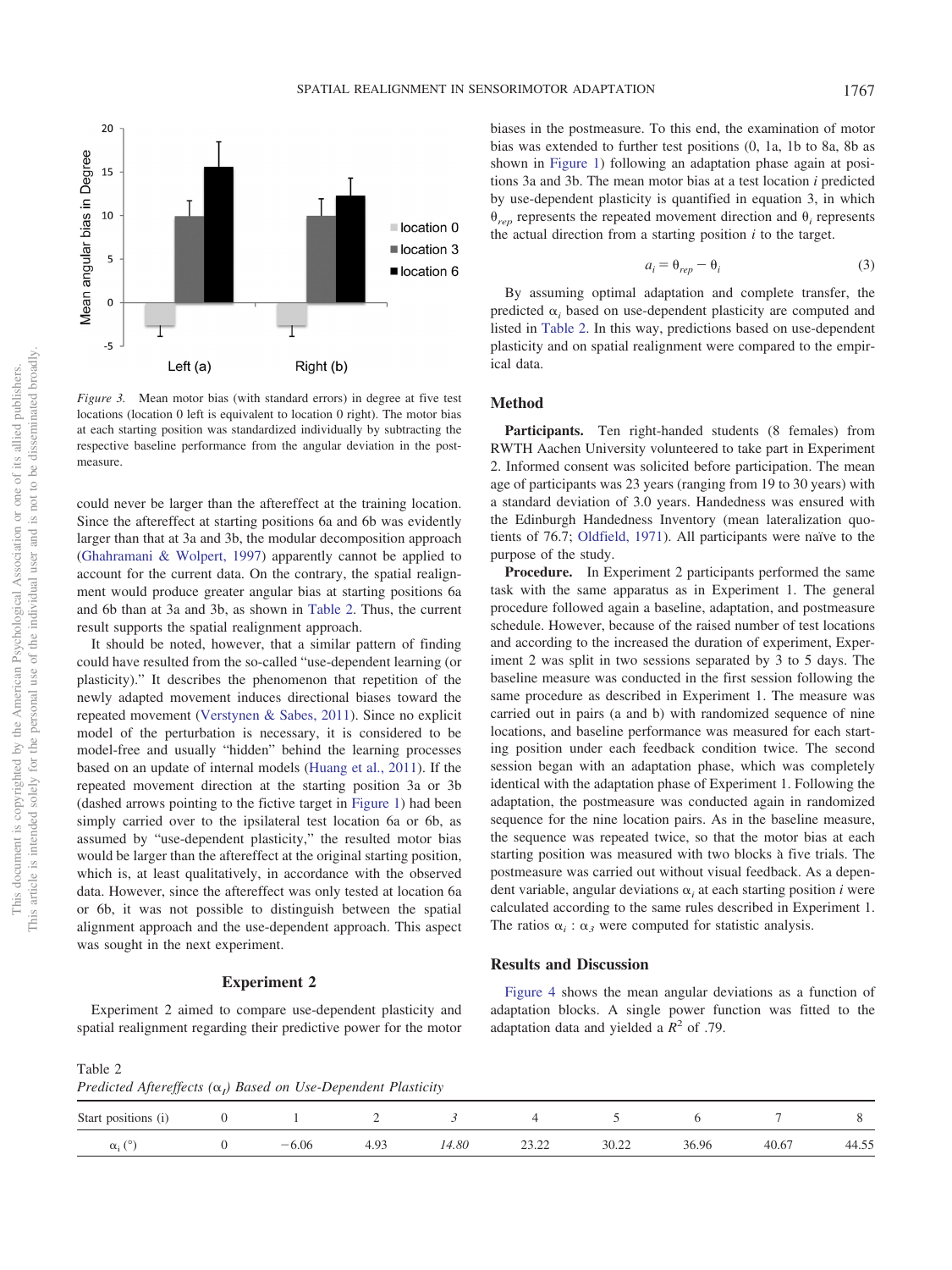

<span id="page-5-0"></span>*Figure 4.* Mean aiming errors (with standard errors) in degree during the adaptation phase of Experiment 2. Every data point represents the average of five consecutive trials in an experimental block across all participants. A single power curve was fitted to the data.

We first analyzed the angular deviations for the starting positions at the left and right side of the midline separately. A 2 (left vs. right side)  $\times$  8 (positions 1 to 8) repeated measures ANOVA yielded a significant main effect of starting position ( $F_{(7, 63)}$  = 8.88,  $p < .001$ , partial  $\eta^2 = .50$ ). Since the ANOVA showed neither a main effect of the factor side  $(p > .22)$  nor an interaction  $(p > .26)$ , we merged the data of different side by computing a pairwise mean value  $\alpha_i$  for each starting position pair. The average aftereffect  $\alpha_3$  at location 3a and 3b was approximately 11.5°  $\pm$ 1.26°. Further,  $\alpha_i : \alpha_3$  ratios were computed individually. The resulted mean ratios across all participants are listed in [Table 3.](#page-5-1)

[Figure 5](#page-6-0) shows both predicted and observed  $\alpha_i:\alpha_3$  ratios as a function of the starting position. *T* tests yielded significantly smaller ratios than 1 at location 0 ( $t_{(9)} = 6.15$ ,  $p < .001$ , onetailed) and location 1 ( $t_{(9)} = 6.32$ ,  $p < .001$ , one-tailed), and a tendency at location 2 ( $t_{(9)} = 1.40$ ,  $p < .10$ , one-tailed). More importantly, as predicted by spatial realignment, the empirical curve exceeded the crucial value of 1. *T* tests yielded significant larger ratios than 1 at location 5 ( $t_{(9)} = 2.34$ ,  $p < .026$ , one-tailed) and location 6 ( $t_{(9)} = 2.15$ ,  $p < .031$ , one-tailed), and a tendency at location 7 ( $t_{(9)} = 1.39$ ,  $p < .10$ , one-tailed). The correlation between the predicted and observed curves was approximately .95  $(p < .001)$ , indicating a substantial coherency. Therefore, these results support the spatial realignment approach.

Use-dependent plasticity, on the other hand, provided prediction that was far less sufficient for the generalization across different starting locations ( $r = .32$ ,  $p > .43$ ). One may propose that the generalization of use-dependent plasticity decays with angular separation in a manner similar to Gaussian-like function as shown by population coding models [\(Georgopoulos, Schwartz, & Kettner,](#page-10-30)

[1986;](#page-10-30) [Tanaka, Sejnowski, & Krakauer, 2009;](#page-10-31) [Verstynen & Sabes,](#page-10-29) [2011\)](#page-10-29) and that the weighted generalization effect of use-dependent plasticity would provide a better fit to the empirical data. We conducted a simulation based on various Gaussian tuning widths and the results could not confirm the assumption. More importantly, adjusting the tuning width did not change the fact that a transfer of use-dependent plasticity would cause a negative aftereffect on starting position 1, which is not compatible with the empirical data.

However, the completeness of generalization of spatial realignment, as suggested by many previous studies (e.g., [Redding &](#page-10-6) [Wallace, 2006\)](#page-10-6), has not been ensured yet. So far, the generalization was assessed for a set of novel starting positions, while the target remained the same. The generalization needs to be demonstrated to untrained targets as well, since due to the single-target scenario in Experiments 1 and 2, modification of the mapping parameters could be achieved in at least two different ways. One possibility is to relocate the target in the action space to compensate for the visual perturbation. This kind of simplified realignment is plausible, because the programming of the short-ranged and open loop flicking movements relies merely on directional information and the realignment of the target position alone would be sufficient to specify the movement direction. Hence, it modifies only one parameter of the spatial mapping, namely the target location, while all other mapping parameters remain the same. This solution is target-specific, and consequently, should not affect subsequent movements aimed to new target locations. Another possibility to establish the new mapping is to rescale the entire action space. In the scenario of the present study, it means to approximately double the y-scale of the action space. This workspace-based solution should affect all subsequent movements, even if the visual target is not the same as in the learning phase, because such parameter adjustment is characterized by complete transfer of training with a subset of positions to the entire domain of a transformation [\(Bedford, 1989,](#page-10-24) [1993\)](#page-10-26). Experiment 3 was conducted to pursue this question by comparing both possibilities.

#### **Experiment 3**

As aforementioned, the spatial realignment observed in the prior two experiments could have been achieved either by target-related realignment or by rescaling the entire space. For the latter case, adaptation would be transferred to other targets. To this end, Experiment 3 focused on generalization of adaptation to a set of novel targets while the starting positions were kept constant.

#### **Method**

Participants. Ten right-handed students (8 females) from RWTH Aachen University volunteered to take part in Experiment 3.

<span id="page-5-1"></span>

| Predicted and Observed Motor Bias (Mean Value of Ratios) |  |  |  |  |  |  |  |
|----------------------------------------------------------|--|--|--|--|--|--|--|
|----------------------------------------------------------|--|--|--|--|--|--|--|

| Start positions (i)                    |          |          |       |      |       |       |       |       |
|----------------------------------------|----------|----------|-------|------|-------|-------|-------|-------|
| Prediction by spatial realignment      |          | 0.225    | 0.647 | .266 | .448  | .561  | .621  | .642  |
| Prediction by use-dependent plasticity |          | $-0.410$ | 0.333 | .569 | 2.042 | 2.430 | 2.748 | 3.010 |
| Observed ratio $(\alpha_i: \alpha_3)$  | $-0.176$ | 0.430    | 0.861 | .197 | .286  | .202  | .258  | 1.345 |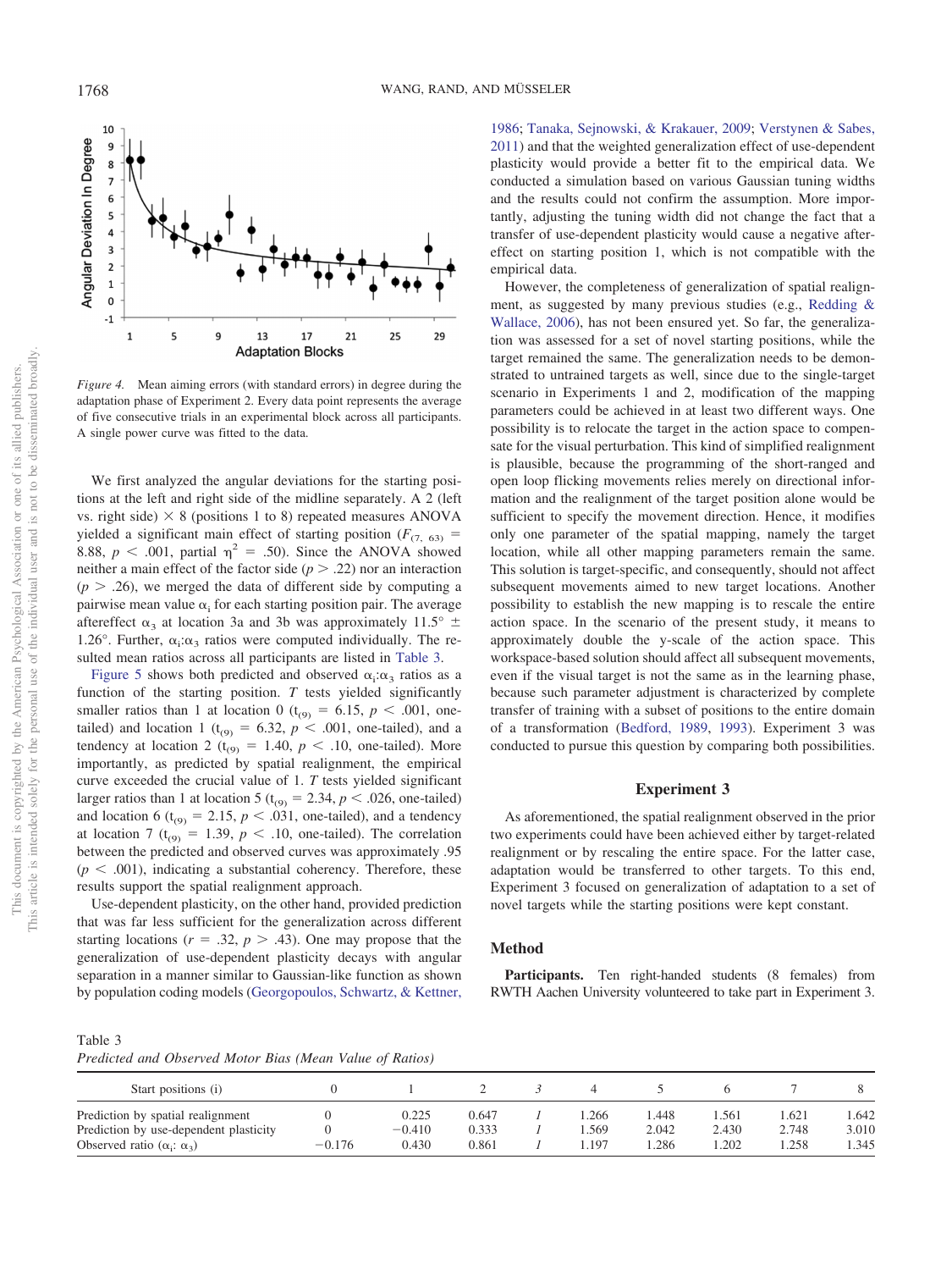

<span id="page-6-0"></span>*Figure 5.* Predicted data based on spatial realignment (dashed line with open circles), predicted data based on use-dependent plasticity (dotted line with open triangles), and observed (black squares)  $\alpha_i:\alpha_3$  ratio for each starting position  $i$  ( $i = 0, 1, 2 ... 8$ ). Error bars of the observed data represent the standard errors.

Informed consent was solicited before participation. The mean age of participants was 23 years (ranging from 20 to 30 years) with a standard deviation of 3.3 years. Handedness was ensured with the Edinburgh Handedness Inventory (mean lateralization quotients of 82.2; [Oldfield, 1971\)](#page-10-28). All participants were naïve to the purpose of the study.

**Setup and procedure.** The experimental setup is illustrated in [Figure 6.](#page-6-1) In each trial, participants performed a flicking movement from one of two starting positions (A and B) to one of 10 targets  $(T_1$  to  $T_{10}$ ).

The experiment was scheduled in two sessions separated by 3 to 5 days. Session 1 contained a measurement of individual baseline performance with and without visual feedback for each

start and target combination—four consecutive blocks for each target. The first of the four blocks consisted of five trials for a start and target combination, followed by another block to the same target but from the other starting position. In both blocks visual feedback of the cursor was provided. Subsequently, both blocks were repeated but this time without visual feedback. The targets were presented in a randomized sequence and the starting position switched after every block. The sequences of the starting position  $(A \rightarrow B \rightarrow A \dots$  vs.  $B \rightarrow A \rightarrow B \dots$ ) were counterbalanced across participants. The same target sequence (i.e., each start and target combination) was measured twice. This procedure resulted in 80 blocks a` five trials for the baseline measure.



<span id="page-6-1"></span>*Figure 6.* The experimental setup of Experiment 3. Ten visual targets ( $T_1$  to  $T_{10}$ ) were presented randomly. The heights of the targets are listed in [Table 4.](#page-7-0) Flicking movements were performed to a given target either from start A or start B. The starting positions were 28 cm apart from each other. During adaptation, CW and CCW rotations (both 11.1°) were applied at starting positions A and B, respectively. According to spatial realignment, the adaptation would double the height of  $T_2$  on the modified mapping (i.e., dashed lines to  $T_5$ ). If spatial realignment is not target-related but rescales the entire workspace, it should affect the subsequent movements to the other targets and cause different aftereffects, which could be predictively quantified [\(Table 4\)](#page-7-0).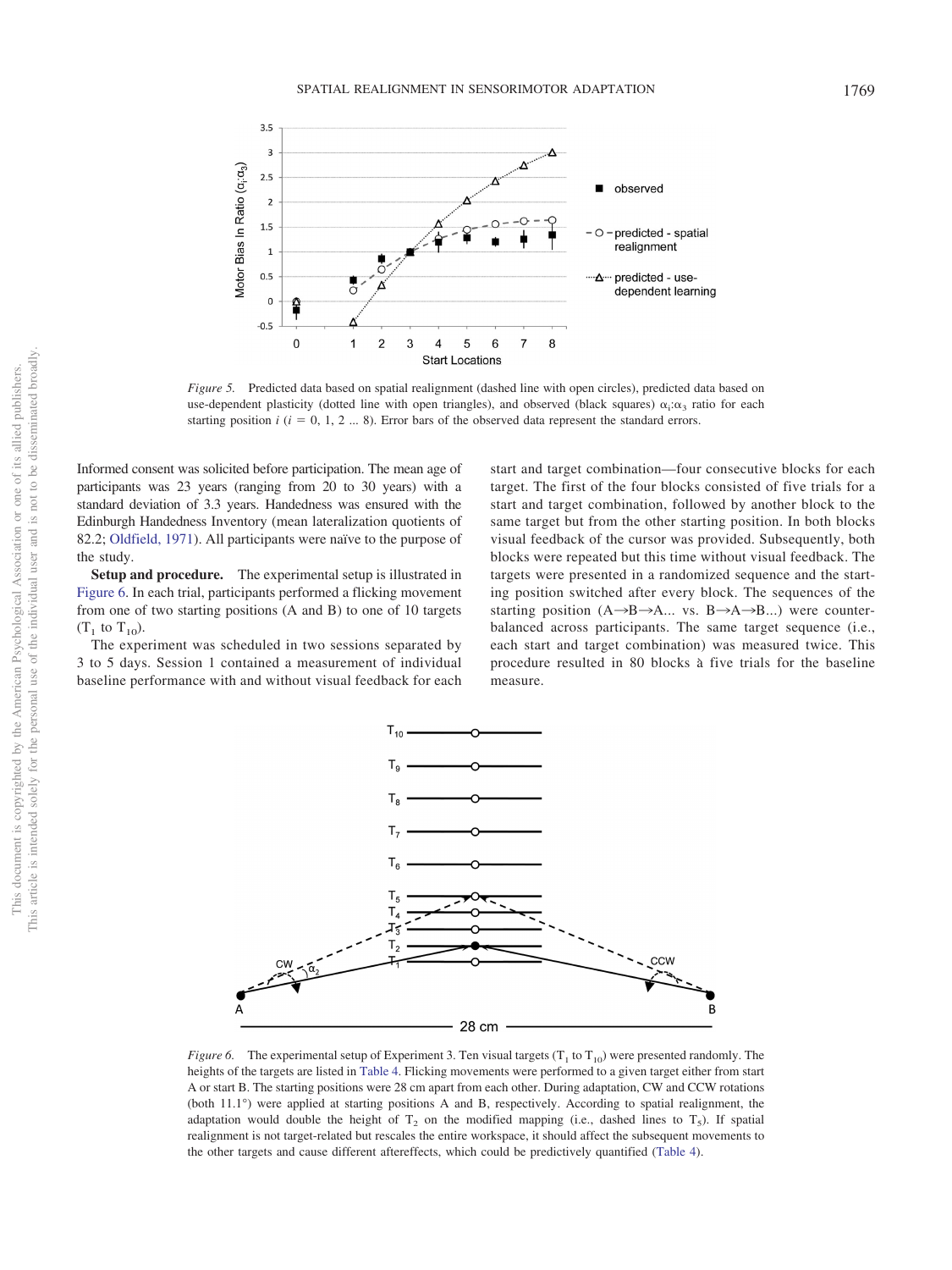Session 2 began with 30 blocks of visuomotor adaptation to opposing rotations: 11.1° CW on Start A and CCW of the same size at start B. The starting position switched after each block and again the sequences of the starting position were counterbalanced across participants. Since the target remained the same  $(T_2)$ , which was located 3 cm above to the starting positions, adaptation to the opposing rotations should result in a virtual target (which the dashed arrows are pointing to) 6 cm to the starting positions according to spatial realignment. The height (h<sub>i</sub>) of each given target  $T_i$  is listed in [Table 4.](#page-7-0) The lateral distance (d) of the starting positions to the midline was constantly 14 cm. Hence, theoretical angular bias  $\alpha_i$  of T<sub>i</sub> can be calculated with equation 4 based on assumption of a fully accomplished spatial realignment.

$$
a_i = \tan^{-1}(h_i/d) - \tan^{-1}(2 \times h_i/d)
$$
 (4)

Once the adaption was completed, aftereffects without feedback were measured for each target from both starting positions in two consecutive blocks. Again, the targets were presented in a randomized sequence and the starting position switched after each block. The postmeasure procedure was also repeated twice, so that each start and target combinations was tested twice. The postmeasure was tested without visual feedback.

Empirical aiming errors  $(\alpha_i)$  were calculated as angular separation between the optimal path and the observed trajectory for a given start and target combination. The baseline measures with and without feedback were used to normalize the individual aiming error in the adaptation and postmeasure, respectively. The arithmetic sign of the aiming error at each location was determined relative to the rotation direction: for adaptation, angular deviations in the same direction as the respective rotations were signed positive, and vice versa; for postmeasure, angular deviations in the opposite direction as the respective rotations were signed positive, and vice versa. The ratios  $(\alpha_i : \alpha_2)$  of postmeasures were computed and compared to the predicted values [\(Table 4\)](#page-7-0). The predicted aftereffects were computed according to the assumption that the spatial realignment rescales the entire action space rather than target-related. If the spatial realignment is purely target-specific, there should be no generalization effect; in other words, no aftereffects to other targets should be observed. Consequently, the  $\alpha_i$  to  $\alpha_2$ ratios would be always 0, or at least significantly smaller than 1.

# **Results and Discussion**

<span id="page-7-0"></span>Table 4

[Figure 7](#page-7-1) illustrated the decline of aiming errors during the adaptation. The ANOVA showed a significant main effect of experimental block ( $F_{(29, 261)} = 2.21$ ,  $p < .009$ ,  $\eta^2 = .20$ ). A single power function was fitted to the data  $(R^2 = .53)$ .

As aforementioned, standardized aftereffects were computed by subtracting the baseline error from the respective angular deviation registered the postmeasure. At first, we computed the aftereffects



<span id="page-7-1"></span>*Figure 7.* Mean aiming errors (with standard errors) in degree during the adaptation phase of Experiment 3. Every data point represents the average of five consecutive trials in an experimental block across all participants. A single power curve was fitted to the data.

at the starting positions A and B separately. A 2 (left vs. right side)  $\times$  10 (targets 1 to 10) repeated measures ANOVA yielded neither main effect of starting position ( $p > .06$ ) nor any starting position by target interaction ( $p > .55$ ), and hence we merged the data of different starting positions in pairs by computing a mean value for each target.

Observed aftereffect  $(\alpha_i)$  to T<sub>2</sub> was approximately 5.7° ( $\pm 1$ °). Observed ratios of  $\alpha_i$ :  $\alpha_2$  were calculated individually and the mean values are listed in [Table 5.](#page-8-0) [Figure 8](#page-8-1) visualized the predicted (open circles) and observed ratios (filled squares). Apparently, the predicted values fit the empirical means very well. Pearson correlation showed significant fit between both datasets ( $p < .001$ .  $r =$ .93). However, the expected generally upward trend of aftereffect with increasing target height was not supported by the ANOVA, since no main effect of target was found  $(p > .21)$ , probably due to the large variance in the data. Taken together, spatial realignment appears to affect the entire domain of transformation [\(Bed](#page-10-24)[ford, 1989,](#page-10-24) [1993\)](#page-10-26). More importantly, compared to other approaches spatial realignment provides the most probable explanation for the present pattern of finding. First, there was no decline of aftereffect with increasing dissimilarity between training and generalization conditions, which would be predicted by both the modular approach [\(Ghahramani & Wolpert, 1997\)](#page-10-23) and the population coding model regarding visuomotor generalization [\(Tanaka et al., 2009\)](#page-10-31). Second, use-dependent plasticity would predict negative aftereffects on  $T_3$  to  $T_{10}$ , which was obviously not the case.

#### **General Discussion**

In the present study a sensorimotor adaption scenario was reexamined and extended. It was first investigated by [Ghahramani](#page-10-23)

Predicted Directional Bias ( $\alpha$ <sub>I</sub>) Based on Spatial Realignment Extended to the Entire Action Space

| Targets (i)                     |                 | ∼                                | ◡         | ∸         | ◡    |           |            |            |            | 10         |
|---------------------------------|-----------------|----------------------------------|-----------|-----------|------|-----------|------------|------------|------------|------------|
| $h_i$ (cm)<br>(0)<br>$\alpha_i$ | <b>_</b><br>7.9 | $\overline{\phantom{a}}$<br>11.1 | 4<br>13.8 | ◡<br>15.9 | 17.4 | O<br>19.1 | 10<br>19.5 | 12<br>19.1 | 14<br>18.4 | 16<br>17.6 |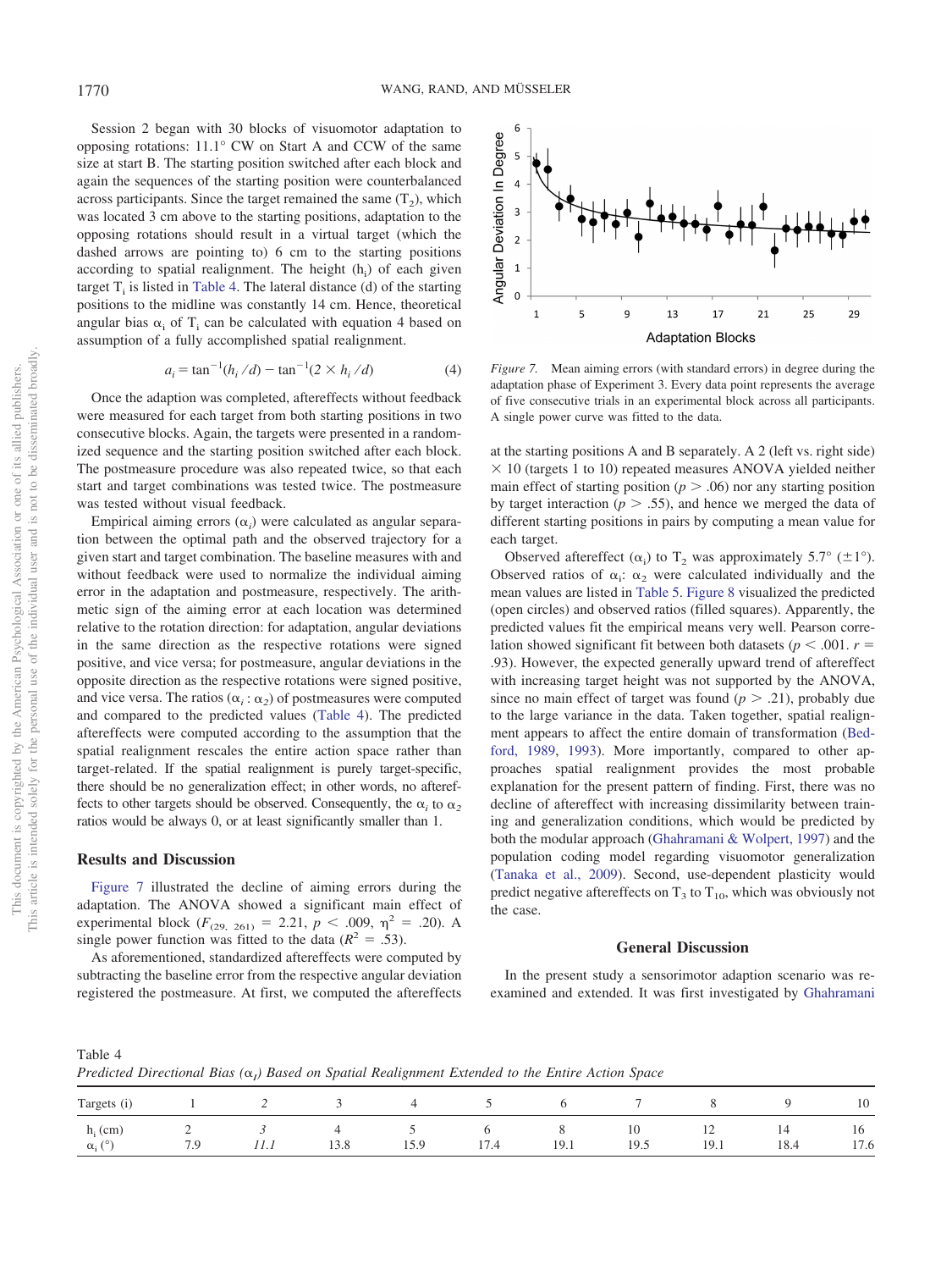|                                        |      |        |      | $\sim$ |      |      |      |      |      |
|----------------------------------------|------|--------|------|--------|------|------|------|------|------|
| Targets (i)                            |      |        |      |        |      |      |      |      | 10   |
| Vertical distance (cm)                 |      |        |      |        |      | 10   |      |      |      |
| Predicted ratio by spatial realignment | 0.71 | . . 24 | 1.43 |        | 1./1 |      | 1.72 | 1.66 | 1.58 |
| Observed ratio $(\alpha_i: \alpha_2)$  | 0.88 | . 03   | . 36 | 1.23   | 1.34 | 1.43 | 1.51 | 1.36 | 1.37 |

<span id="page-8-0"></span>Table 5 *Predicted and Observed Motor Bias (Mean Value of Ratios) Based on Spatial Realignment Extended to the Entire Action Space*

[and Wolpert \(1997\),](#page-10-23) which was considered as classical evidence for the modular organization of adaptation to visuomotor rotation. Modular approaches [\(Haruno et al., 2001;](#page-10-20) [Jacobs et al., 1991;](#page-10-19) [Miall, 2002\)](#page-10-13) suggesting the acquisition and retention of two different visuomotor mappings as separated control modules were thought to perfectly account for this scenario. However, comprehensive review of prior research highlighted at least two other theoretical approaches providing alternative explanation, namely use-dependent plasticity [\(Huang et al., 2011;](#page-10-8) [Verstynen & Sabes,](#page-10-29) [2011\)](#page-10-29) and spatial realignment [\(Redding & Wallace, 2001,](#page-10-4) [2002,](#page-10-5) [2006\).](#page-10-6) Predictions based on the three approaches regarding the transfer of acquired mapping to a subset of test locations differ strongly from each other. The predictions were compared with empirical data in the first two experiments. The results were in line with our assumption that spatial realignment should be preferred by the adaptive control system due to its efficiency. The third experiment examined whether spatial realignment is targetspecific or affects the entire action space. The data suggested that spatial realignment rescaled the entire action space rather than being target-specific.

In Experiment 1, postmeasure showed significantly larger motor bias at test position 6a and 6b than the aftereffect at the original locations 3a and 3b. According to the modular approach, transfer was accomplished through weighted integration of two control modules based on a probabilistic estimation for transfer to each test location. This process entails the implication that for a given test location the weighting factor of a particular mapping would never exceed the theoretical maximum of 1. In other words, motor bias at an arbitrarily chosen test location would never be larger than the aftereffect at the original location used for adaptation. The

fact that motor bias at test locations exceeded the aftereffect at the original locations was in accordance with the prediction made by spatial realignment. Obviously, the modular approach was not able to account for the results of Experiment 1. However, it does not contradict the prediction based on use-dependent plasticity, which presumes that the repeated movement direction would be carried over to subsequent movements. Hence, the two remaining possibilities were compared in a further experiment.

In Experiment 2, the number of test locations were increased to eight pairs. Predictions made by use-dependent plasticity and by spatial realignment could be captured by a respective function of the starting position as illustrated in [Figure 5.](#page-6-0) The data predicted by spatial realignment correlated with the empirical data very well and provided a much better fit than use-dependent plasticity. Furthermore, post hoc analysis strengthened arguments against modular approach by showing that transfer ratio at several test locations again exceeded the predicted maximum of 1.

In line with our hypothesis, these findings supported clearly a spatial realignment in the course of adaptation. As we argued earlier, the spatial realignment provided a most efficient solution for the adaptation and transfer scenario of the present study. According to the modular approach, two separate internal models of visuomotor mappings must be learned and stored separately. Consequently, computational resources have to be allocated, not only to learn two internal models but also to prevent the interference between them. Instead, by using spatial realignment, the same learning effect could be achieved with a linear transformation of action space coordinates. On the one hand, this simple transformation neutralizes the conflict of the opposing rotations and thereby reduces the computational load for the strategic



<span id="page-8-1"></span>*Figure 8.* Predicted (dashed line with open circles) and observed (black squares)  $\alpha_i : \alpha_2$  ratio for each target *i*  $(i = 1, 2, \ldots, 10)$ . Error bars of the observed data represent the standard errors.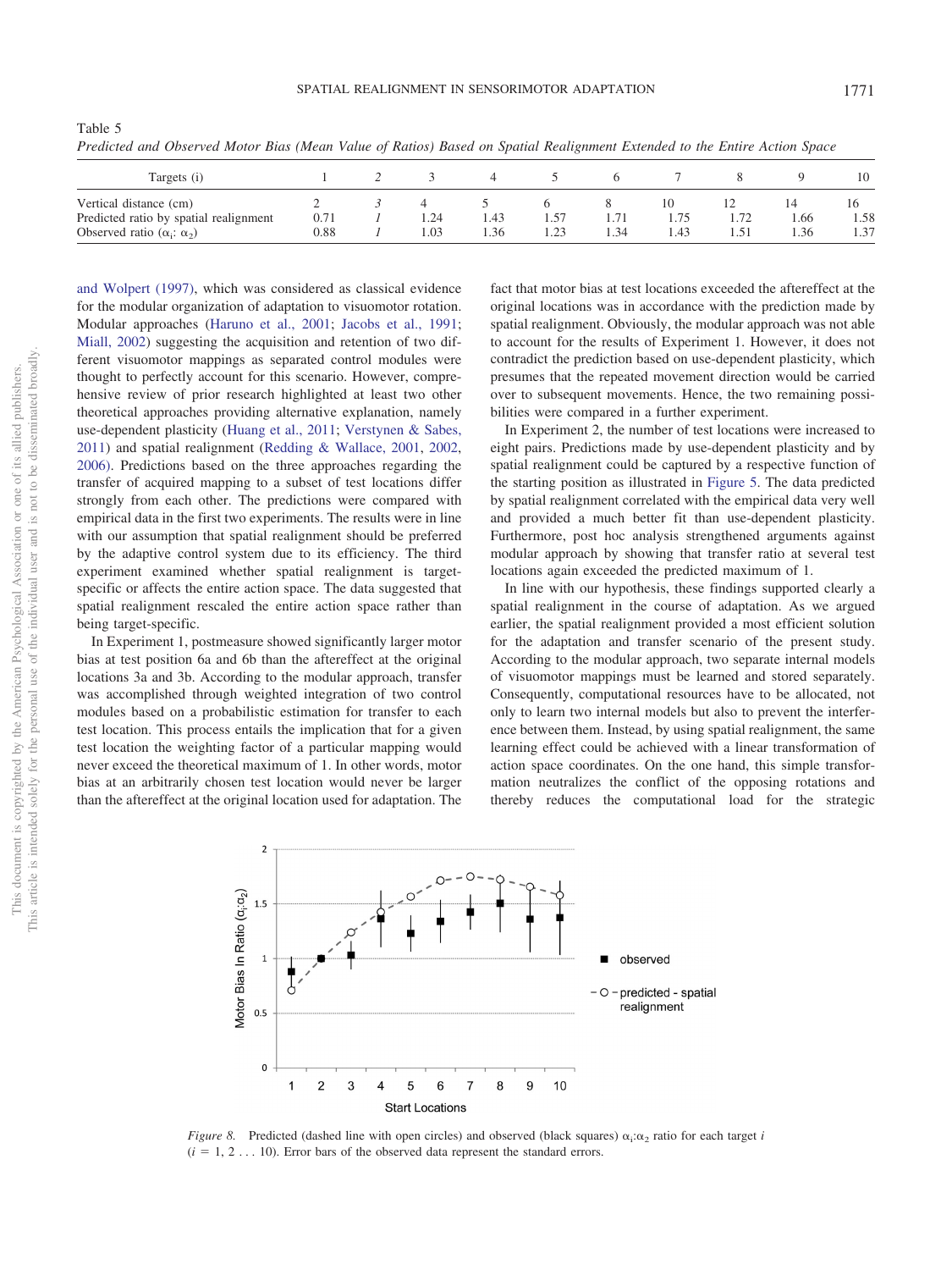perceptual-motor control [\(Redding, Rader, & Lucas, 1992;](#page-10-32) [Red](#page-10-5)[ding & Wallace, 2002\)](#page-10-5); and on the other hand, it facilitates transfer by determining the mapping parameters for later movements in the same task-work space. Considering the basic rule of efficiency, it is no wonder that the adaptive control system would prefer the spatial realignment as a more efficient way to deal with this specific situation.

At this point, an interesting question to be raised is where and how in the CNS is decided to choose one optimal option from a variety of available solutions. Actually, we think that the term *choose* cannot appropriately reflect the underlying process. It is because we envisage that in our specific experimental setup, the modification of the veridical internal model to develop two different internal models in order to compensate for the opposing rotations and the accomplishment of a new spatial alignment present two consecutive stages of adaptation rather than mutually exclusive options to be evaluated and selected by the CNS. We conjecture three distinct processes that are concurrently activated to encounter the opposing visuomotor rotations: first, explicit modification of the internal models presents the short-term process, which is centrally located and instantaneously effective to encounter a large mapping discrepancy but cognitively demanding; second, implicit adjustment of the internal models presents a long-term process and leads to the development of two different internal models; finally, spatial realignment presents another longterm process, which is driven by the spatial discordance rather than error [\(Ebenholtz, 1968;](#page-10-33) [Redding & Wallace, 2002\)](#page-10-5) and replaces the separate models through a modified spatial alignment. The first two processes are common in visuomotor adaptation [\(Hegele &](#page-10-0) [Heuer, 2010;](#page-10-0) [Mazzoni & Krakauer, 2006;](#page-10-1) [Sülzenbrück & Heuer,](#page-10-2) [2009\)](#page-10-2), while the spatial realignment is unique to the current experimental setup. The adaptivity of spatial alignment is supposed to have its origin in the synaptic plasticity of the multimodal neurons in the cortical associative areas, where polysensory information is processed [\(Paillard, 2005\)](#page-10-27). Due to the changed mapping during the exposure to the visuomotor rotations, neurons in those areas show activity changes in response to sensory inputs of various origins (e.g., visual and proprioceptive) and obtain a novel coactivation pattern. According to the Hebbian theory, transmission power of repetitively coactivated synapses will be progressively reinforced [\(Hebb, 1961\)](#page-10-34). Since the processes of the spatial alignment may possibly produce twice as many repetitions of those synaptic activations (the same activations across two opposing rotations) compared to the processes of switching between two internal models (different activations for each rotation), the spatial realignment yields increasing neural representations and replaces the processes of developing and maintaining separate models in the long term.

Based on the above postulate, the repetitive advantage of spatial alignment over the modular approach is mediated by the symmetry of the visual workspace. Consequently, this advantage is best materialized when the visual workspace is perfectly symmetric, which means that the visuomotor rations need to be symmetric as well. Namely, the opposing angles of the rotations assigned to the left and the right starting positions must have the same extent. In fact, the present experimental setup assured such symmetry. Based on these considerations, it is interesting to access the adaptation and its generalization after exposure to opposing rotations, each of which has a different magnitude, so that the symmetry is attenuated or even absent. Generally, two possibilities are conceivable.

Different rotations would prohibit the congeneric synaptic organization and the formation of a new mapping. In this case, maintaining two different internal models and contextual switching between them are necessary as suggested by the modular approach. Alternatively, a common mapping could be formed with help of linear interpolation between the two trained positions as reported by [Bedford \(1989,](#page-10-24) [1993\).](#page-10-26) We prefer the latter case and intend to examine this assumption in future work.

We further specified the underlying mechanism of spatial realignment by comparing two alternative approaches (target-related realignment vs. rescaled action space) in the third experiment. Hereby, aftereffects to a set of different targets were quantified and compared with the predicted data based on the assumption that spatial realignment should rescale the entire action space rather than a single target. The results showed clear generalization of adaptation to subsequent movements toward other targets and substantial fit between empirical and predicted data. It could be reasoned that spatial realignment is not strictly target-related but affects the entire action space, which is apparently rescaled to fit a novel visuomotor mapping. This observation is consistent with the notion by [Bedford \(1989\),](#page-10-24) which suggests that a mapping consists of specialized rules connecting the entire length of two dimensions rather than a collection of individual associations.

Finally, it remains open whether and to what extent the observed spatial realignments in our experiments are related to the particularity of flicking movements. These were ballistic movements, because the movement execution in our experiments was completed normally within 70 to 90 ms, which was evidently too short for movement corrections that occur in average 135 ms after the presentation of visual error information [\(Carlton, 1981\)](#page-10-35). In this case, online error correction, and more importantly, online error monitoring were precluded. Nevertheless, the realignment observed in all three experiments together confirmed the notion (e.g., by [Redding & Wallace, 1997\)](#page-10-36) that the realignment is not driven by detection of movement errors (i.e., differences between desired and actual outcomes) for each specific rotation at a give target but by general misalignment detection. Normally, misalignment detection requires comparison of corresponding positions among spatial representations. For example, one can detect discordance between visual and proprioceptive spatial representations by comparing visual target coordinates that initiate a feedforward limb controller with the actual proprioceptive coordinates of the target achieved under error-corrective feedback control [\(Redding & Wal](#page-10-37)[lace, 2003\)](#page-10-37). Compared to closed-loop movements (e.g., aimed reaching or pointing movements), the amount of sensory information about corresponding spatial positions during a flicking movement is very limited because of the short range of hand motions compared to that of feedback cursor motions. Therefore, it is likely that using closed-loop actions would obtain more rapid realignment. Hence, comparison between a flicking task and classical pointing task could be an interesting object for future work.

#### **Conclusion**

In three experiments, participants adapted to opposing rotations when performing aimed flicking movements. Aftereffects were measured as postadaptation directional bias and compared with predicted data based either on modular adaptation, use-dependent plasticity, or spatial realignment. Predictions based on spatial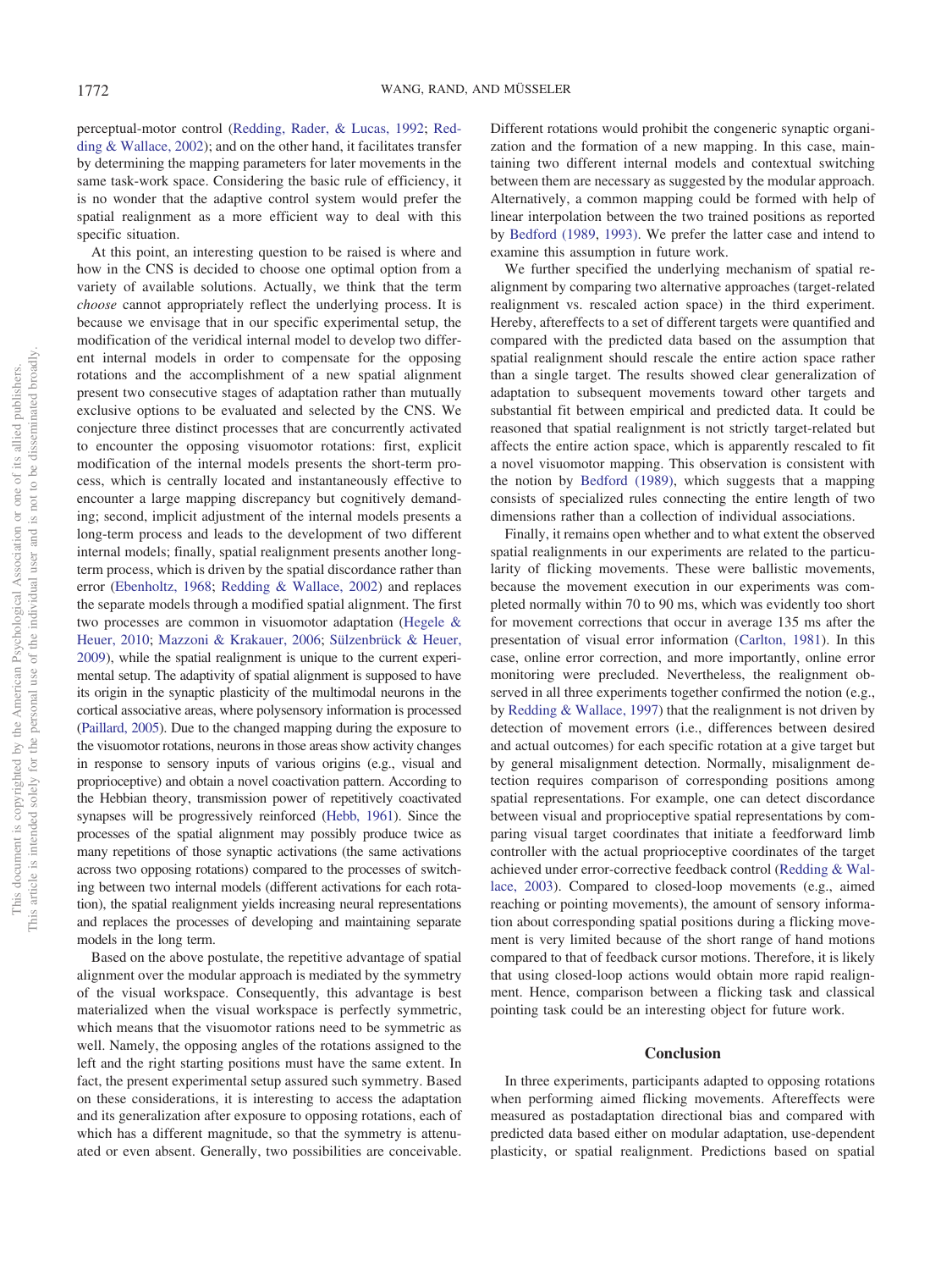realignment showed the best fit to the empirical data, which was consistent with our hypothesis, although the adaptation scenario applied in the current study has been considered as a typical case for modular adaptation. Consequently, efficiency appeared to be a crucial criterion for the optimal motor control and visuomotor adaptation.

#### **References**

- <span id="page-10-24"></span>Bedford, F. L. (1989). Constraints on learning new mappings between perceptual dimensions. *Journal of Experimental Psychology: Human Perception and Performance, 15,* 232–248. [doi:10.1037/0096-1523.15](http://dx.doi.org/10.1037/0096-1523.15.2.232) [.2.232](http://dx.doi.org/10.1037/0096-1523.15.2.232)
- <span id="page-10-26"></span>Bedford, F. L. (1993). Perceptual and cognitive spatial learning. *Journal of Experimental Psychology: Human Perception and Performance, 19,* 517–530. [doi:10.1037/0096-1523.19.3.517](http://dx.doi.org/10.1037/0096-1523.19.3.517)
- <span id="page-10-15"></span>Bock, O., Worringham, C., & Thomas, M. (2005). Concurrent adaptations of left and right arms to opposite visual distortions. *Experimental Brain Research, 162,* 513–519. [doi:10.1007/s00221-005-2222-0](http://dx.doi.org/10.1007/s00221-005-2222-0)
- <span id="page-10-35"></span>Carlton, L. G. (1981). Processing visual feedback information for movement control. *Journal of Experimental Psychology: Human Perception and Performance, 7,* 1019–1030. [doi:10.1037/0096-1523.7.5.1019](http://dx.doi.org/10.1037/0096-1523.7.5.1019)
- <span id="page-10-10"></span>Clower, D. M., & Boussaoud, D. (2000). Selective use of perceptual recalibration versus visuomotor skill acquisition. *Journal of Neurophysiology, 84,* 2703–2708.
- <span id="page-10-7"></span>Diedrichsen, J., White, O., Newman, D., & Lally, N. (2010). Usedependent and error-based learning of motor behaviors. *The Journal of Neuroscience, 30,* 5159–5166. [doi:10.1523/JNEUROSCI.5406-09.2010](http://dx.doi.org/10.1523/JNEUROSCI.5406-09.2010)
- <span id="page-10-33"></span>Ebenholtz, S. M. (1968). Some evidence for a comparator in adaptation to optical tilt. *Journal of Experimental Psychology, 77,* 94–100. [doi:](http://dx.doi.org/10.1037/h0025739) [10.1037/h0025739](http://dx.doi.org/10.1037/h0025739)
- <span id="page-10-16"></span>Gandolfo, F., Mussa-Ivaldi, F., & Bizzi, E. (1996). Motor learning by field approximation. *Proceedings of the National Academy of Sciences, 93,* 3843–3846. [doi:10.1073/pnas.93.9.3843](http://dx.doi.org/10.1073/pnas.93.9.3843)
- <span id="page-10-30"></span>Georgopoulos, A. P., Schwartz, A. B., & Kettner, R. E. (1986). Neuronal population coding of movement direction. *Science, 233,* 1416–1419. [doi:10.1126/science.3749885](http://dx.doi.org/10.1126/science.3749885)
- <span id="page-10-23"></span>Ghahramani, Z., & Wolpert, D. M. (1997). Modular decomposition in visuomotor learning. *Nature, 386,* 392–395. [doi:10.1038/386392a0](http://dx.doi.org/10.1038/386392a0)
- <span id="page-10-20"></span>Haruno, M., Wolpert, D. M., & Kawato, M. (2001). MOSAIC Model for Sensorimotor Learning and Control. *Neural Computation, 13,* 2201– 2220. [doi:10.1162/089976601750541778](http://dx.doi.org/10.1162/089976601750541778)
- <span id="page-10-34"></span>Hebb, D. O. (1961). Distinctive features of learning in the higher animal. In J. F. Delafresnaye (Ed.), *Brain mechanisms and learning* (pp. 37–46). Oxford, UK: Blackwell.
- <span id="page-10-0"></span>Hegele, M., & Heuer, H. (2010). Implicit and explicit components of dual adaptation to visuomotor rotations. *Consciousness and Cognition, 19,* 906–917. [doi:10.1016/j.concog.2010.05.005](http://dx.doi.org/10.1016/j.concog.2010.05.005)
- <span id="page-10-8"></span>Huang, V. S., Haith, A., Mazzoni, P., & Krakauer, J. W. (2011). Rethinking motor learning and savings in adaptation paradigms: Model-free memory for successful actions combines with internal models. *Neuron, 70,* 787–801. [doi:10.1016/j.neuron.2011.04.012](http://dx.doi.org/10.1016/j.neuron.2011.04.012)
- <span id="page-10-21"></span>Imamizu, H., Kuroda, T., Yoshioka, T., & Kawato, M. (2004). Functional magnetic resonance imaging examination of two modular architectures for switching multiple internal models. *The Journal of Neuroscience, 24,* 1173–1181. [doi:10.1523/JNEUROSCI.4011-03.2004](http://dx.doi.org/10.1523/JNEUROSCI.4011-03.2004)
- <span id="page-10-19"></span>Jacobs, R. A., Jordan, M. I., & Barto, A. G. (1991). Task decomposition through competition in a modular connectionist architecture: The what and where vision tasks. *Cognitive Science, 15,* 219–250. [doi:10.1207/](http://dx.doi.org/10.1207/s15516709cog1502_2) [s15516709cog1502\\_2](http://dx.doi.org/10.1207/s15516709cog1502_2)
- <span id="page-10-9"></span>Krakauer, J. W. (2009). Motor learning and consolidation: The case of visuomotor rotation. *Advances in Experimental Medicine and Biology, 629,* 405–421. [doi:10.1007/978-0-387-77064-2\\_21](http://dx.doi.org/10.1007/978-0-387-77064-2_21)
- <span id="page-10-17"></span>Krouchev, N. I., & Kalaska, J. F. (2003). Context-dependent anticipation of different task dynamics: Rapid recall of appropriate motor skills using visual cues. *Journal of Neurophysiology, 89,* 1165–1175. [doi:10.1152/](http://dx.doi.org/10.1152/jn.00779.2002) [jn.00779.2002](http://dx.doi.org/10.1152/jn.00779.2002)
- <span id="page-10-1"></span>Mazzoni, P., & Krakauer, J. W. (2006). An implicit plan overrides an explicit strategy during visuomotor adaptation. *The Journal of neuroscience, 26,* 3642–3645. [doi:10.1523/JNEUROSCI.5317-05.2006](http://dx.doi.org/10.1523/JNEUROSCI.5317-05.2006)
- <span id="page-10-13"></span>Miall, C. (2002). Modular motor learning. *Trends in Cognitive Sciences, 6,* 1–3. [doi:10.1016/S1364-6613\(00\)01822-2](http://dx.doi.org/10.1016/S1364-6613%2800%2901822-2)
- <span id="page-10-12"></span>Miall, R. C., & Wolpert, D. M. (1996). Forward models for physiological motor control. *Neural Network, 9,* 1265–1279. [doi:10.1016/S0893-](http://dx.doi.org/10.1016/S0893-6080%2896%2900035-4) [6080\(96\)00035-4](http://dx.doi.org/10.1016/S0893-6080%2896%2900035-4)
- <span id="page-10-14"></span>Mussa-Ivaldi, F. A. (1999). Modular features of motor control and learning. *Current Opinion in Neurobiology, 9,* 713–717. [doi:10.1016/S0959-](http://dx.doi.org/10.1016/S0959-4388%2899%2900029-X) [4388\(99\)00029-X](http://dx.doi.org/10.1016/S0959-4388%2899%2900029-X)
- <span id="page-10-11"></span>Newell, K. M. (1991). Motor skill acquisition. *Annual Review of Psychology, 42,* 213–237. [doi:10.1146/annurev.ps.42.020191.001241](http://dx.doi.org/10.1146/annurev.ps.42.020191.001241)
- <span id="page-10-28"></span>Oldfield, R. C. (1971). The assessment and analysis of handedness: The Edingburgh Inventory. *Neuropsychologia, 9,* 97–113. [doi:10.1016/0028-](http://dx.doi.org/10.1016/0028-3932%2871%2990067-4) [3932\(71\)90067-4](http://dx.doi.org/10.1016/0028-3932%2871%2990067-4)
- <span id="page-10-27"></span>Paillard, J. (2005). Vectorial versus configural encoding of body space. In: H. Knockaert & H. De Preester (Eds.), *Body image and body schema: Interdisciplinary perspectives on the body* (pp. 89–109). Amsterdam, The Netherlands: John Benjamin.
- <span id="page-10-18"></span>Rao, A., & Shadmehr, R. (2001). Contextual cues facilitate learning of multiple models of arm dynamics [Abstract]. *Society for Neuroscience Abstracts, 302,* 4.
- <span id="page-10-32"></span>Redding, G. M., Rader, S. D., & Lucas, D. R. (1992). Cognitive load and prism adaptation. *Journal of Motor Behavior, 24,* 238–246. [doi:10.1080/](http://dx.doi.org/10.1080/00222895.1992.9941619) [00222895.1992.9941619](http://dx.doi.org/10.1080/00222895.1992.9941619)
- <span id="page-10-25"></span>Redding, G. M., & Wallace, B. (1993). Adaptive coordination and alignment of eye and hand. *Journal of Motor Behavior, 25,* 75–88. [doi:](http://dx.doi.org/10.1080/00222895.1993.9941642) [10.1080/00222895.1993.9941642](http://dx.doi.org/10.1080/00222895.1993.9941642)
- <span id="page-10-3"></span>Redding, G. M., & Wallace, B. (1996). Adaptive spatial alignment and strategic perceptual-motor control. *Journal of Experimental Psychology: Human Perception and Performance, 22,* 379–394. [doi:10.1037/0096-](http://dx.doi.org/10.1037/0096-1523.22.2.379) [1523.22.2.379](http://dx.doi.org/10.1037/0096-1523.22.2.379)
- <span id="page-10-36"></span>Redding, G. M., & Wallace, B. (1997). Prism adaptation during target pointing from visible and nonvisible starting locations. *Journal of Motor Behavior, 29,* 119–130. [doi:10.1080/00222899709600827](http://dx.doi.org/10.1080/00222899709600827)
- <span id="page-10-4"></span>Redding, G. M., & Wallace, B. (2001). Calibration and alignment are separable: Evidence from prism adaptation. *Journal of motor behavior, 33,* 401–412. [doi:10.1080/00222890109601923](http://dx.doi.org/10.1080/00222890109601923)
- <span id="page-10-5"></span>Redding, G. M., & Wallace, B. (2002). Strategie calibration and spatial alignment: A model from prism adaptation. *Journal of Motor Behavior, 34,* 126–138. [doi:10.1080/00222890209601935](http://dx.doi.org/10.1080/00222890209601935)
- <span id="page-10-37"></span>Redding, G. M., & Wallace, B. (2003). Dual prism adaptation: Calibration or alignment? *Journal of Motor Behavior, 35,* 399–408. [doi:10.1080/](http://dx.doi.org/10.1080/00222890309603159) [00222890309603159](http://dx.doi.org/10.1080/00222890309603159)
- <span id="page-10-6"></span>Redding, G. M., & Wallace, B. (2006). Generalization of prism adaptation. *Journal of Experimental Psychology: Human Perception and Performance, 32,* 1006–1022. [doi:10.1037/0096-1523.32.4.1006](http://dx.doi.org/10.1037/0096-1523.32.4.1006)
- <span id="page-10-2"></span>Sülzenbrück, S., & Heuer, H. (2009). Functional independence of explicit and implicit motor adjustments. *Consciousness and Cognition, 18,* 145– 159. [doi:10.1016/j.concog.2008.12.001](http://dx.doi.org/10.1016/j.concog.2008.12.001)
- <span id="page-10-31"></span>Tanaka, H., Sejnowski, T. J., & Krakauer, J. W. (2009). Adaptation to visuomotor rotation through interaction between posterior parietal and motor cortical areas. *Journal of Neurophysiology, 102,* 2921–2932. [doi:10.1152/jn.90834.2008](http://dx.doi.org/10.1152/jn.90834.2008)
- <span id="page-10-22"></span>Thoroughman, K. A., & Shadmehr, R. (2000). Learning of action through adaptive combination of motor primitives. *Nature, 407,* 742–747. [doi:](http://dx.doi.org/10.1038/35037588) [10.1038/35037588](http://dx.doi.org/10.1038/35037588)
- <span id="page-10-29"></span>Verstynen, T., & Sabes, P. N. (2011). How each movement changes the next: An experimental and theoretical study of fast adaptive priors in